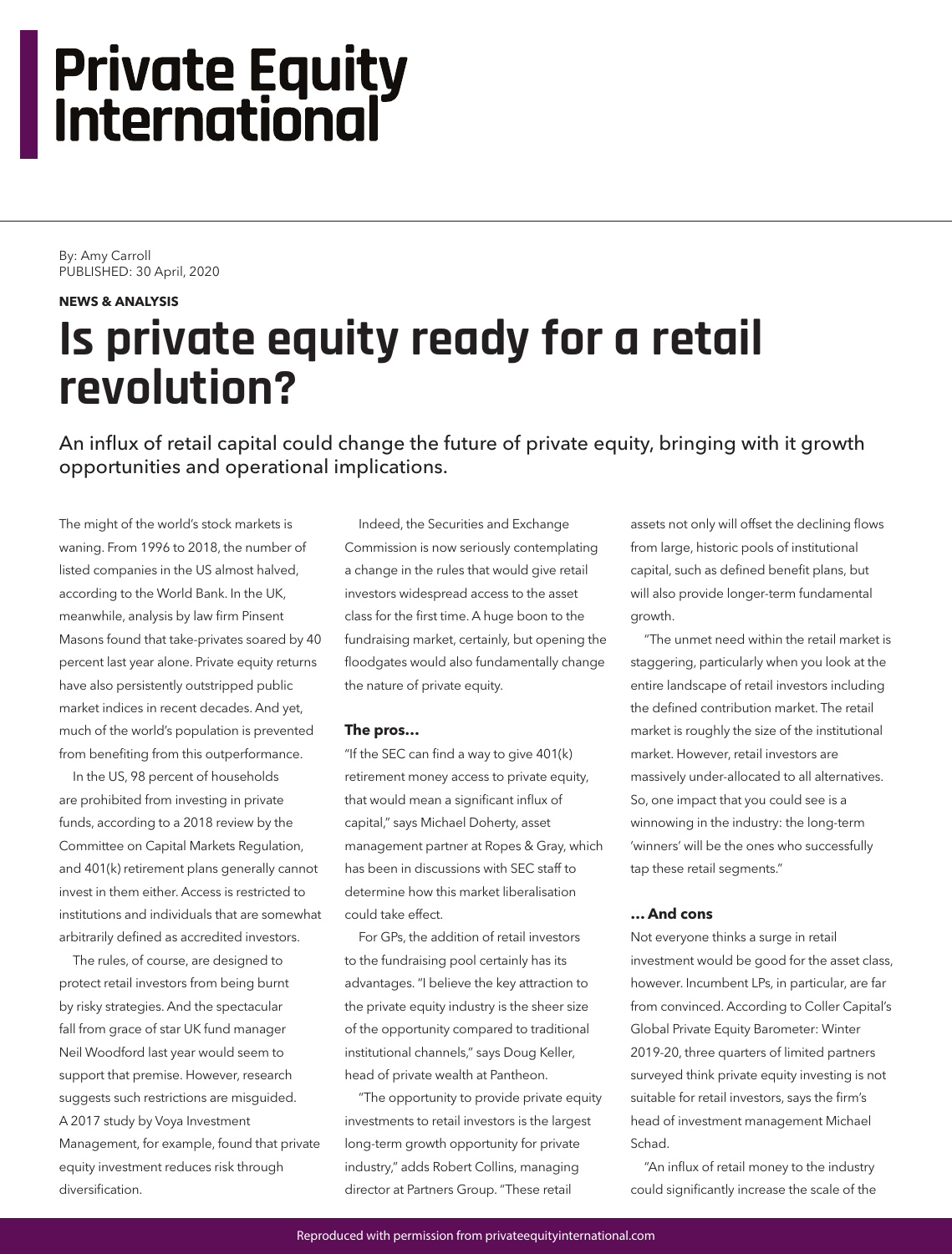industry's assets under management, and structurally transform the industry's operating model – from regulatory requirements to operational management and investor services," Schad adds.

And for GPs, the challenges are commensurate with the opportunities. "Large increases in volumes of investors at lower investment sizes could strain operational and administrative teams that were not set up to service retail," says Keller.

Indeed, accepting commitments from retail investors would present risks and have operational implications, including increased compliance and anti-money laundering requirements; liquidity management issues in terms of significantly increased capital calls and distributions; an increased burden on investor relations and relationship management administration and complex operational issues arising from managing a large number of individual investors alongside institutional LPs in a fund. "Most fund managers would have to make significant investments in their investor relations services and operations departments to be able to process commitments from a large number of retail investors," says Schad.

"Furthermore, the admission of retail investors to the private equity ecosystem would undoubtedly bring added regulatory scrutiny. "Institutional investors understand the implications of making illiquid, longterm investments, but private individuals would typically have a less sophisticated understanding of the asset class and its risks," Schad explains. "And so, for their part, fund managers would need to comply with greater transparency and disclosure obligations than those currently applicable to privately owned companies and assets."

Pantheon's Keller, however, is sanguine about the prospect of such demands. "As the private equity market has grown, so too has scrutiny from external commentators and participants, which has supported an overall increase in transparency to the historically opaque asset class," he says. "But GPs have navigated increased disclosure levels before, through experience with accepting capital from investors subject to Freedom of Information Act requirements, and we would expect to see a similar dynamic play out in retail as well."

#### **Design and distribution**

Designing products and structures that are appropriate for both the target audience and the investment strategy will be key to making retail investment work. Some of the high-profile negative events that we have seen, like the Woodford fund, for example, stemmed from underlying investment strategies that did not fit the product structure – illiquid investments in a structure that promised liquidity.

Retail markets will require products significantly less complex than the traditional limited partnership used in the institutional model. "So, no capital calls, no K-1s, no finite fundraising periods, but rather fully paid-in, 1099 tax reporting and perpetually offered," Partners Group's Collins explains. "From a product development perspective, the goal should be to build something as close to a traditional regulated mutual fund as possible without sacrificing the return and diversification benefits of the underlying private equity strategies and investments."

Investor education is also critical. "Once a product is designed, it's equally important that it is sold to the investor correctly," says Keller. "Investor education means ensuring investors understand the products they are buying, from the unique product

structures to the underlying portfolios. Managers that implement an educationfirst sales strategy will benefit in the longer term, in my view."

Indeed, private equity managers contemplating opening their doors to retail investors, must not underestimate the distribution challenge. Accessing the major distribution channels from banks and wirehouses to registered investment advisors, independent broker dealers and the defined contribution market, requires a significant investment in incremental and dedicated sales and client service resources.

"Selling to retail investors is not just about having an attractive product, it's about ensuring you have the right sales channels that have access to those retail clients," says Ropes & Gray's Doherty. "Getting your products on those platforms can be a lot of work and very expensive. However, one possibility is to partner with someone who already has that distribution capability rather than build your own."

In February, for example, Vanguard forged a partnership with HarbourVest, to provide investors with access to private equity. "If these tie-ups are seen to work, that could certainly bring a whole new range of potential entrants to the private equity market," Doherty adds.

Indeed, while the SEC is undoubtedly distracted by more pressing issues at present, an influx of retail investment to the private equity industry, at some point, now seems more likely than not. This represents an opportunity for those GPs prepared to invest heavily in their own infrastructure, or else forge innovative partnerships. But it will also radically change the environment in which some managers have operated – and thrived - for so long.  $\blacksquare$